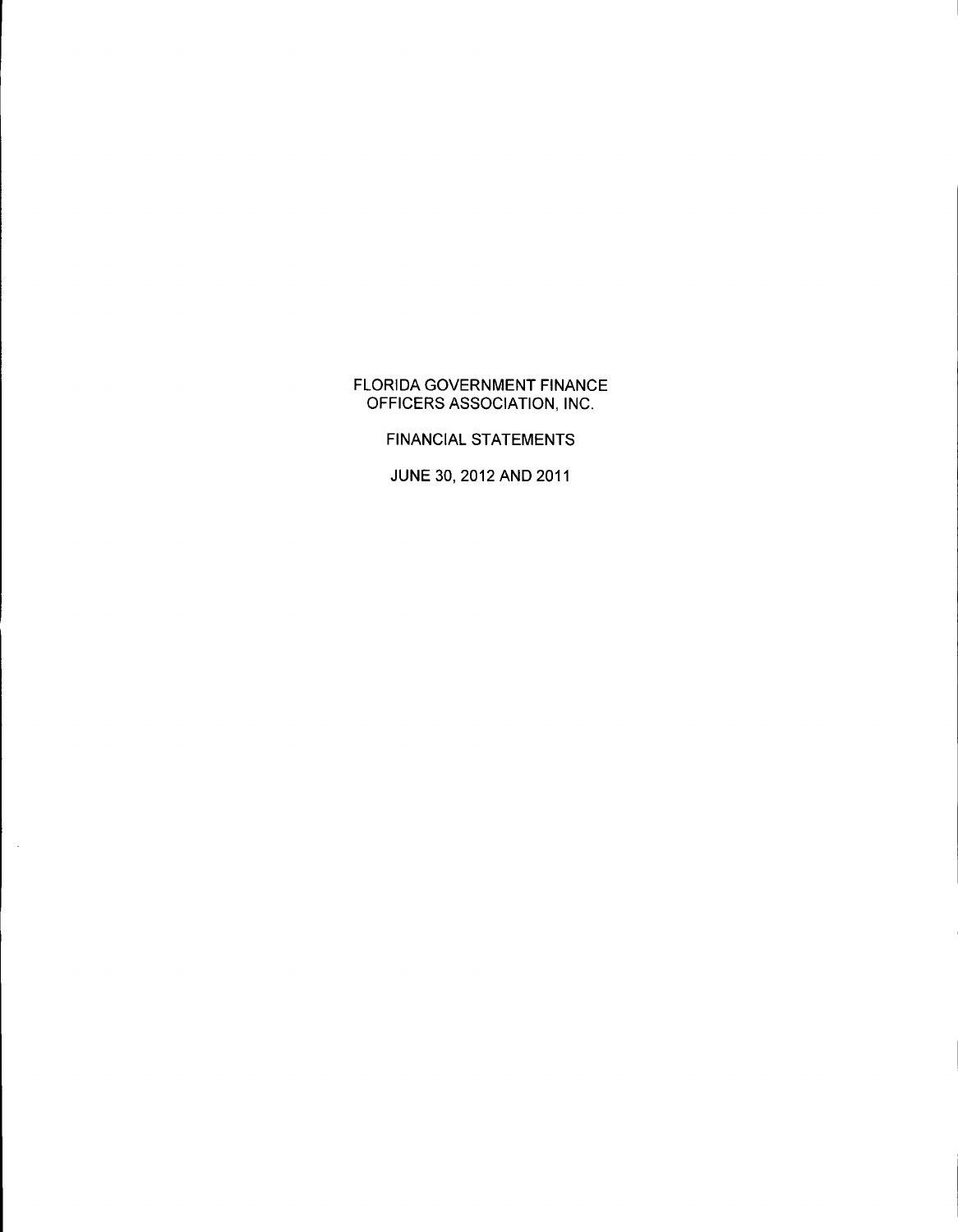### Florida Government Finance Officers Association, Inc. Financial Statements June 30,2012 and 2011

### TABLE OF CONTENTS

| <b>Title</b>                        | Page Number |
|-------------------------------------|-------------|
| <b>INDEPENDENT AUDITORS' REPORT</b> |             |
| STATEMENTS OF FINANCIAL POSITION    | 2           |
| STATEMENTS OF ACTIVITIES            | 3           |
| STATEMENTS OF CASH FLOWS            | $4 - 5$     |
| NOTES TO FINANCIAL STATEMENTS       | 6 - 7       |

 $\sim$   $\sim$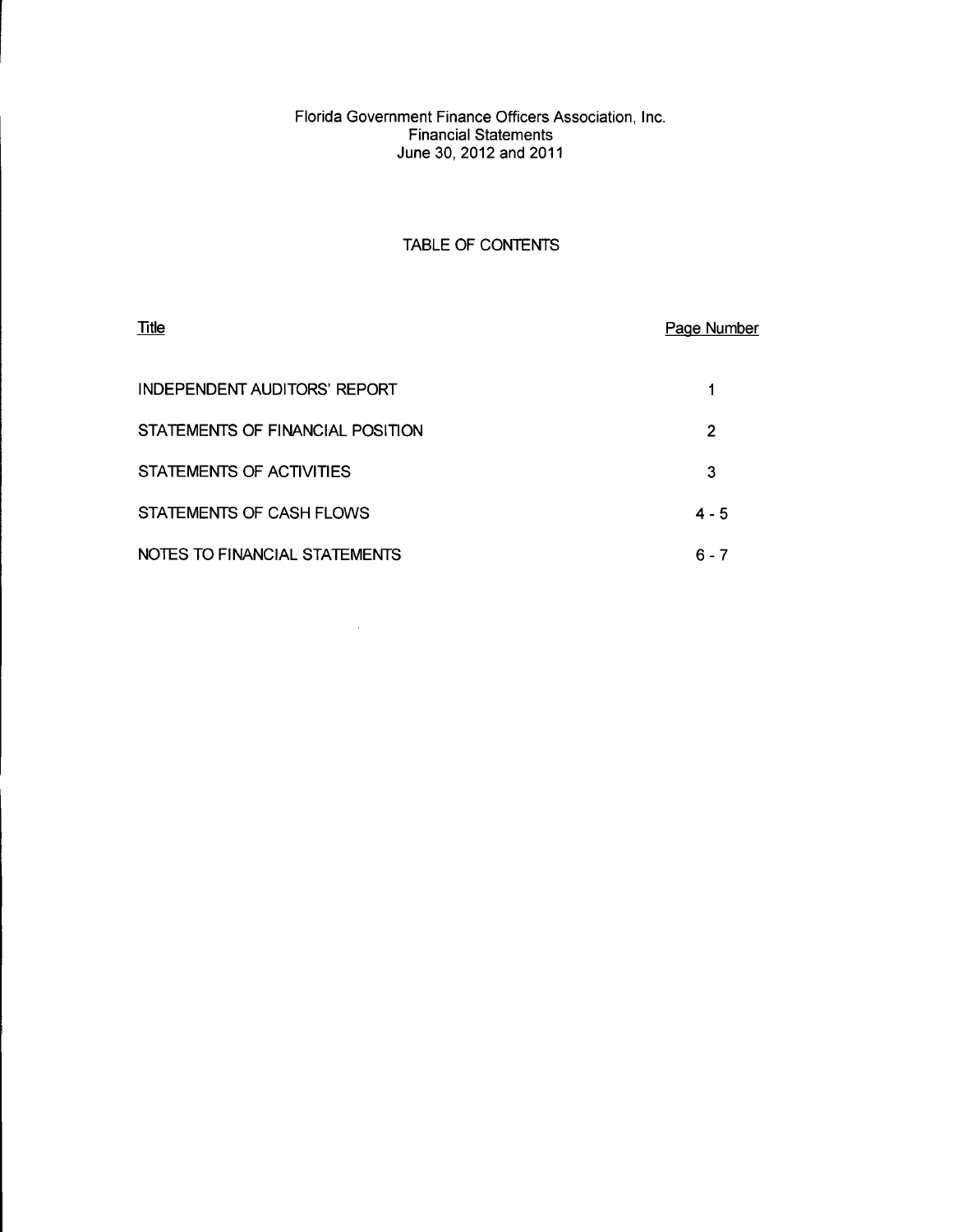#### **SHORSTEIN Be SHORSTEIN, P.A.**

CERTIFIED PUBLIC ACCOUNTANTS 8265 BAYBERRY ROAD JACKSONVILLE, FLORIDA 32256

JACK F. SHORSTEIN, C.P.A. SAMUEL R. SHORSTEIN, C.P.A. MARK J. SHORSTEIN, C.P.A. MICHAEL K. PARRISH, C.P.A. BARBARA J. HOUSTON, C.P.A. O.J. YOUNG MARGARET R. CONOVER, C.P.A. JOAN B. MOELL, C.P.A. WALTER L. HUNTER, C.P.A. H. DAN HOOPER, C.P.A.

TELEPHONE (904) 739-1311 FACSIMILE (904) 739-2069 WEBSITE WWW.SHORSTEINCPA.COM

November 16,2012

Independent Auditors' Report

To the Board of Directors of the Florida Government Finance Officers Association, Inc.:

We have audited the accompanying statements of financial position of the Florida Government Finance Officers Association, Inc. (a nonprofit organization) as of June 30, 2012 and 2011 and the related statements of activities and cash flows for the years then ended. These financial statements are the responsibility of the Association's management. Our responsibility is to express an opinion on these financial statements based on our audits.

We conducted our audits in accordance with auditing standards generally accepted in the United States of America. Those standards require that we plan and perform the audit to obtain reasonable assurance about whether the financial statements are free of material misstatement. An audit includes consideration of internal control over financial reporting as a basis for designing audit procedures that are appropriate in the circumstances, but not for the purpose of expressing an opinion on the effectiveness of the Association's internal control over financial reporting. Accordingly, we express no such opinion. An audit also includes examining, on a test basis, evidence supporting the amounts and disclosures in the financial statements, assessing the accounting principles used and significant estimates made by management, as well as evaluating the overall financial statement presentation. We believe that our audits provide a reasonable basis for our opinion.

In our opinion, the financial statements referred to above present fairly, in all material respects, the financial position of the Florida Government Finance Officers Association, Inc. as of June 30, 2012 and 2011, and the changes in its net assets and its cash flows for the years then ended in conformity with accounting principles generally accepted in the United States of America.

Shoraten + Shoraten, P.A.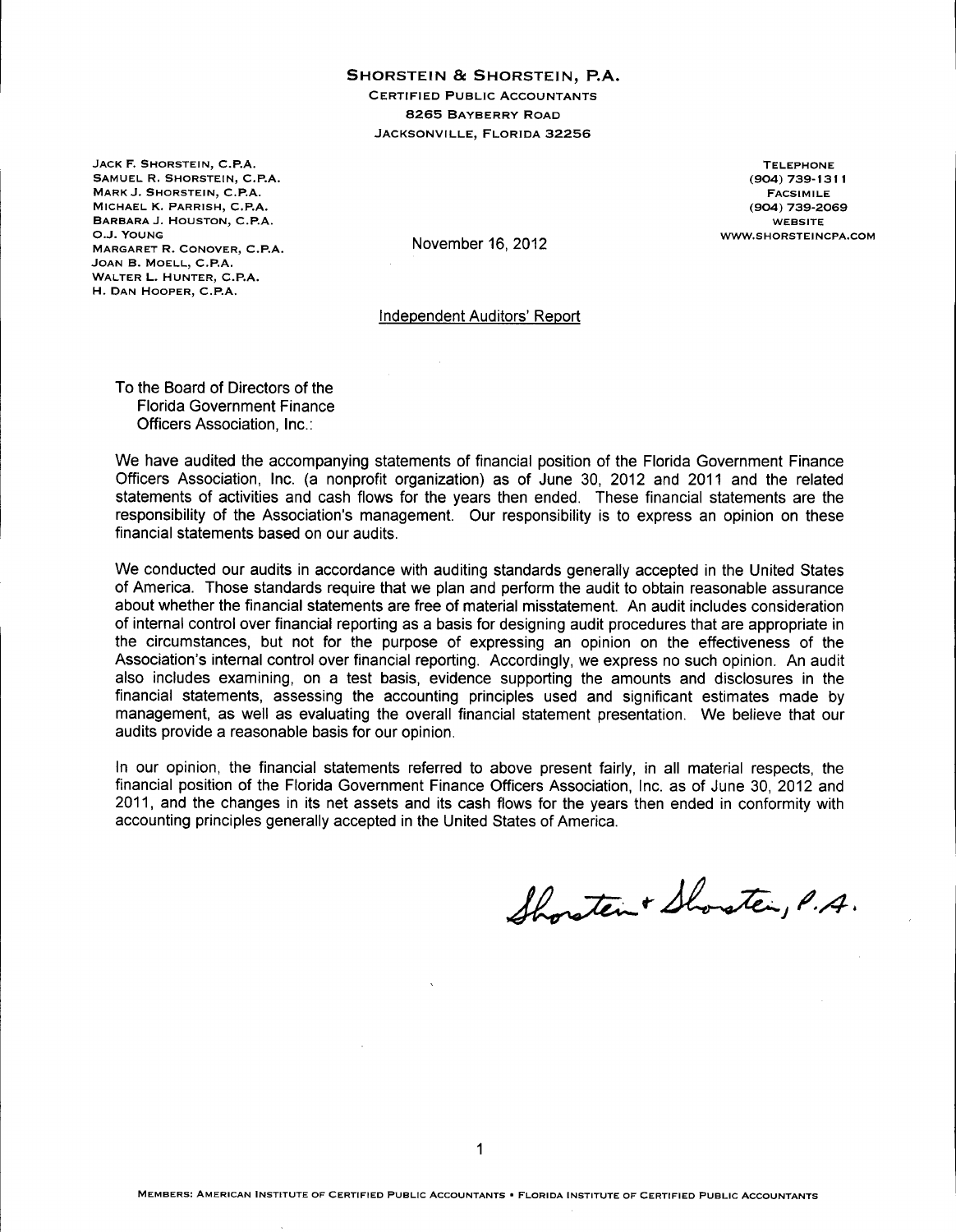# Florida Government Finance Officers Association, Inc. \*STATEMENTS OF FINANCIAL POSITION June 30,2012 and 2011

### **ASSETS**

|                                                      | 2012 |         | 2011 |         |
|------------------------------------------------------|------|---------|------|---------|
| <b>Current Assets</b>                                |      |         |      |         |
| Cash and Cash Equivalents                            | \$   | 568,052 | \$   | 519,944 |
| Investments                                          |      | 75,613  |      | 50,475  |
| Accounts Receivable - Florida League of Cities, Inc. |      | 6,724   |      | 10,135  |
| Accounts Receivable - Other                          |      | 539     |      | 29,601  |
| Prepaid Expenses and Other Current Assets            |      | 5,100   |      | 7,316   |
| <b>Total Current Assets</b>                          |      | 656,028 |      | 617,471 |
| <b>Equipment</b>                                     |      |         |      |         |
| <b>Computer and Equipment</b>                        |      | 3,065   |      | 9,433   |
| Less: Accumulated Depreciation                       |      | (2,726) |      | (8,746) |
| Net Equipment                                        |      | 339     |      | 687     |
| <b>Other Assets</b>                                  |      |         |      |         |
| Deposits                                             |      | 3,000   |      | 4,000   |
| <b>Total Assets</b>                                  | \$   | 659,367 | \$   | 622,158 |

### LIABILITIES AND NET ASSETS

| <b>Current Liabilities</b>                |    |         |    |         |
|-------------------------------------------|----|---------|----|---------|
| <b>Accounts Payable</b>                   | \$ | 311,486 | \$ | 342,816 |
| Deferred Revenues                         |    | 58,980  |    | 11,340  |
| <b>Total Current Liabilities</b>          |    | 370,466 |    | 354,156 |
| Unrestricted Net Assets                   |    | 288,901 |    | 268,002 |
| <b>Total Liabilities and Unrestricted</b> |    |         |    |         |
| <b>Net Assets</b>                         | £. | 659,367 | S  | 622,158 |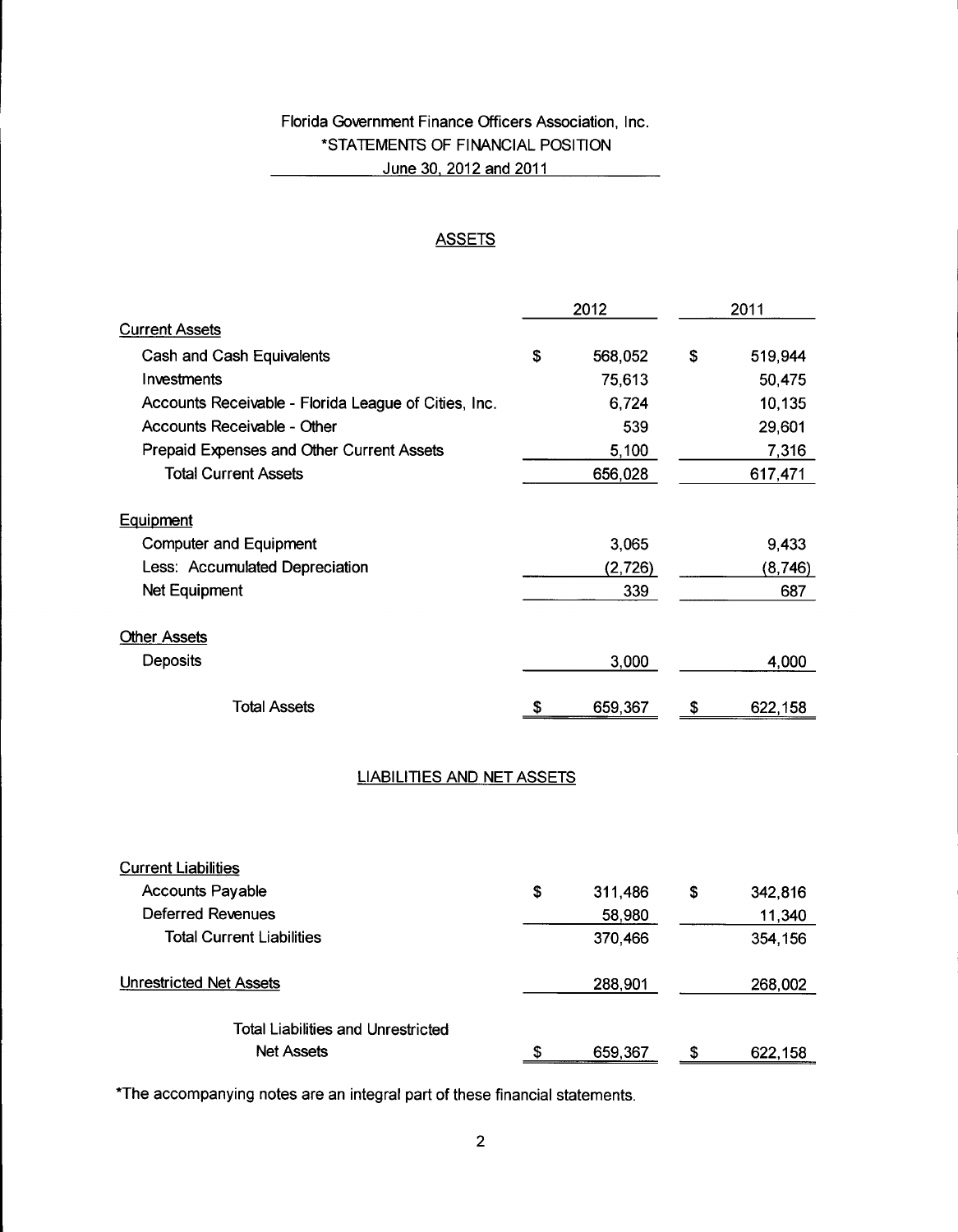# Florida Government Finance Officers Association, Inc. \*STATEMENTS OF ACTIVITIES For the Years Ended June 30, 2012 and 2011

|                                                       | <b>Year Ended</b><br><b>June 30,</b><br>2012 |         | <b>Year Ended</b><br>June 30,<br>2011 |          |
|-------------------------------------------------------|----------------------------------------------|---------|---------------------------------------|----------|
| <b>Revenues</b>                                       |                                              |         |                                       |          |
| <b>Membership Dues</b>                                | \$                                           | 96,265  | \$                                    | 68,565   |
| <b>Conference Revenue</b>                             |                                              | 363,315 |                                       | 374,717  |
| <b>Career Development Seminars</b>                    |                                              | 10,120  |                                       | 14,780   |
| <b>School of Governmental Finance</b>                 |                                              | 66,536  |                                       | 63,888   |
| <b>Investment Income</b>                              |                                              | 871     |                                       | 2,744    |
| <b>CGFO Fees</b>                                      |                                              | 22,310  |                                       | 18,725   |
| Miscellaneous Income                                  |                                              | 1,485   |                                       | 358      |
| <b>Total Revenues</b>                                 |                                              | 560,902 |                                       | 543,777  |
| <b>Expenses</b>                                       |                                              |         |                                       |          |
| <b>Conference Expenses</b>                            |                                              | 325,004 |                                       | 330,264  |
| <b>Career Development Seminars</b>                    |                                              | 13,002  |                                       | 15,597   |
| School of Governmental Finance                        |                                              | 78,499  |                                       | 73,904   |
| Other Programs                                        |                                              | 55,352  |                                       | 61,290   |
| <b>General and Administrative</b>                     |                                              | 68,146  |                                       | 70,641   |
| <b>Total Expenses</b>                                 |                                              | 540,003 |                                       | 551,696  |
| <b>Increase (Decrease) in Unrestricted Net Assets</b> |                                              | 20,899  |                                       | (7, 919) |
| Unrestricted Net Assets, Beginning of Period          |                                              | 268,002 |                                       | 275,921  |
| Unrestricted Net Assets, End of Period                | \$                                           | 288,901 | Ş                                     | 268,002  |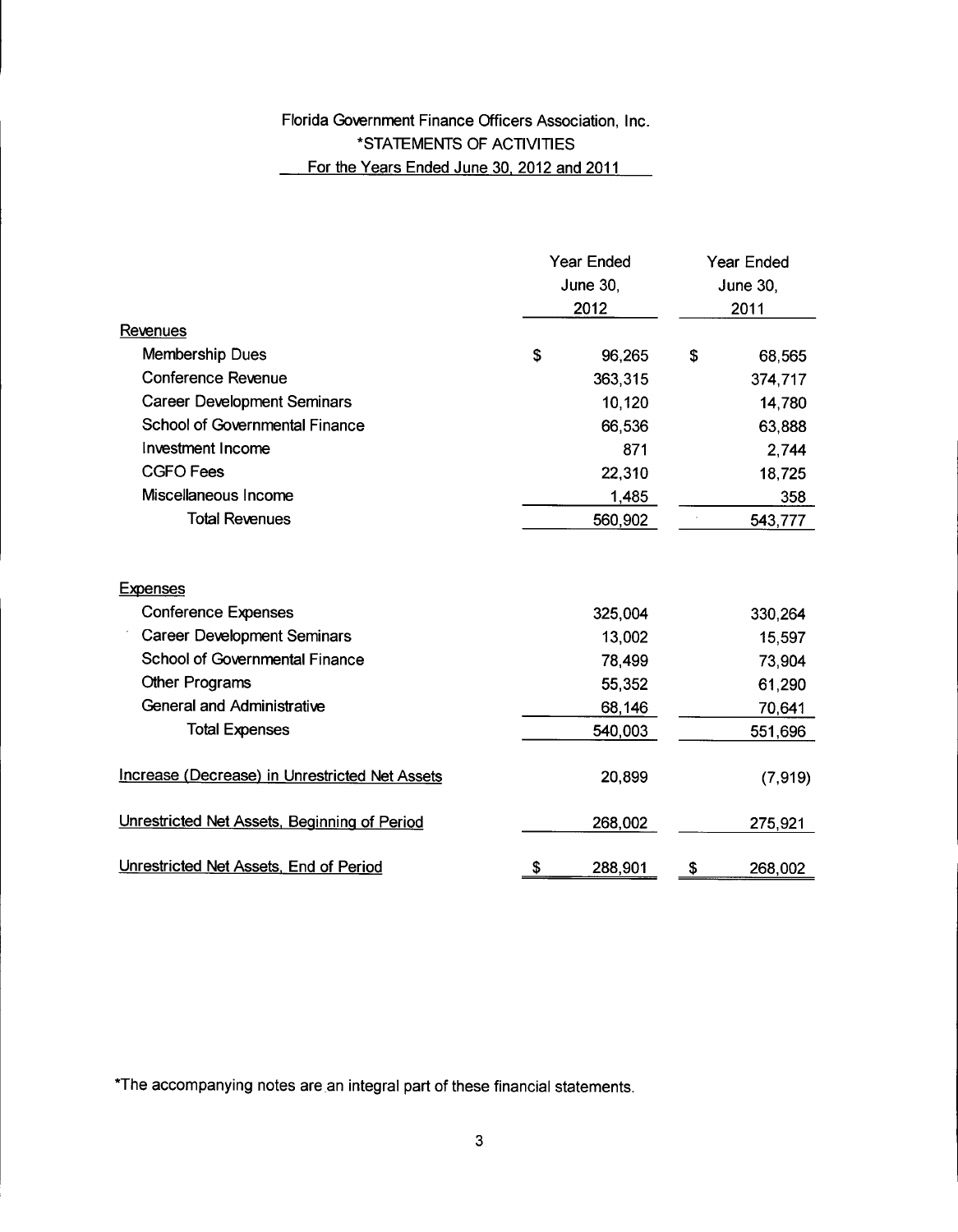# Florida Government Finance Officers Association, Inc. \*STATEMENTS OF CASH FLOWS For the Years Ended June 30, 2012 and 2011

 $\mathcal{L}^{\mathcal{L}}$ 

|                                                     | <b>Year Ended</b><br>June 30,<br>2012 |                  | <b>Year Ended</b><br><b>June 30.</b><br>2011 |            |
|-----------------------------------------------------|---------------------------------------|------------------|----------------------------------------------|------------|
|                                                     |                                       |                  |                                              |            |
| <b>Cash Flows from Operating Activities</b>         |                                       |                  |                                              |            |
| Receipts from Members and Associates                | \$                                    | 467,027          | \$                                           | 361,592    |
| Receipts from Exhibitors and Hotel Sites            |                                       | 173,131          |                                              | 202,115    |
| <b>Interest and Dividends</b>                       |                                       | 857              |                                              | 2,710      |
| Fees Paid to Florida League of Cities, Inc.         |                                       | (115, 818)       |                                              | (116, 654) |
| Payments to Vendors                                 |                                       | <u>(451,951)</u> |                                              | (176,590)  |
| Net Cash Provided by Operating Activities           |                                       | 73,246           |                                              | 273,173    |
| <b>Cash Flows from Investing Activities</b>         |                                       |                  |                                              |            |
| Proceeds from Redemption of Certificates of Deposit |                                       | 50,633           |                                              | 234,234    |
| Investment in Certificates of Deposit               |                                       | (75,771).        |                                              | (52,671)   |
| Net Cash (Used)/Provided by Investing Activities    |                                       | (25, 138)        |                                              | 181,563    |
| Net Increase in Cash and Cash Equivalents           |                                       | 48,108           |                                              | 454,736    |
| Cash and Cash Equivalents, Beginning of Period      |                                       | 519,944          |                                              | 65,208     |
| Cash and Cash Equivalents, End of Period            | \$                                    | 568,052          | \$                                           | 519,944    |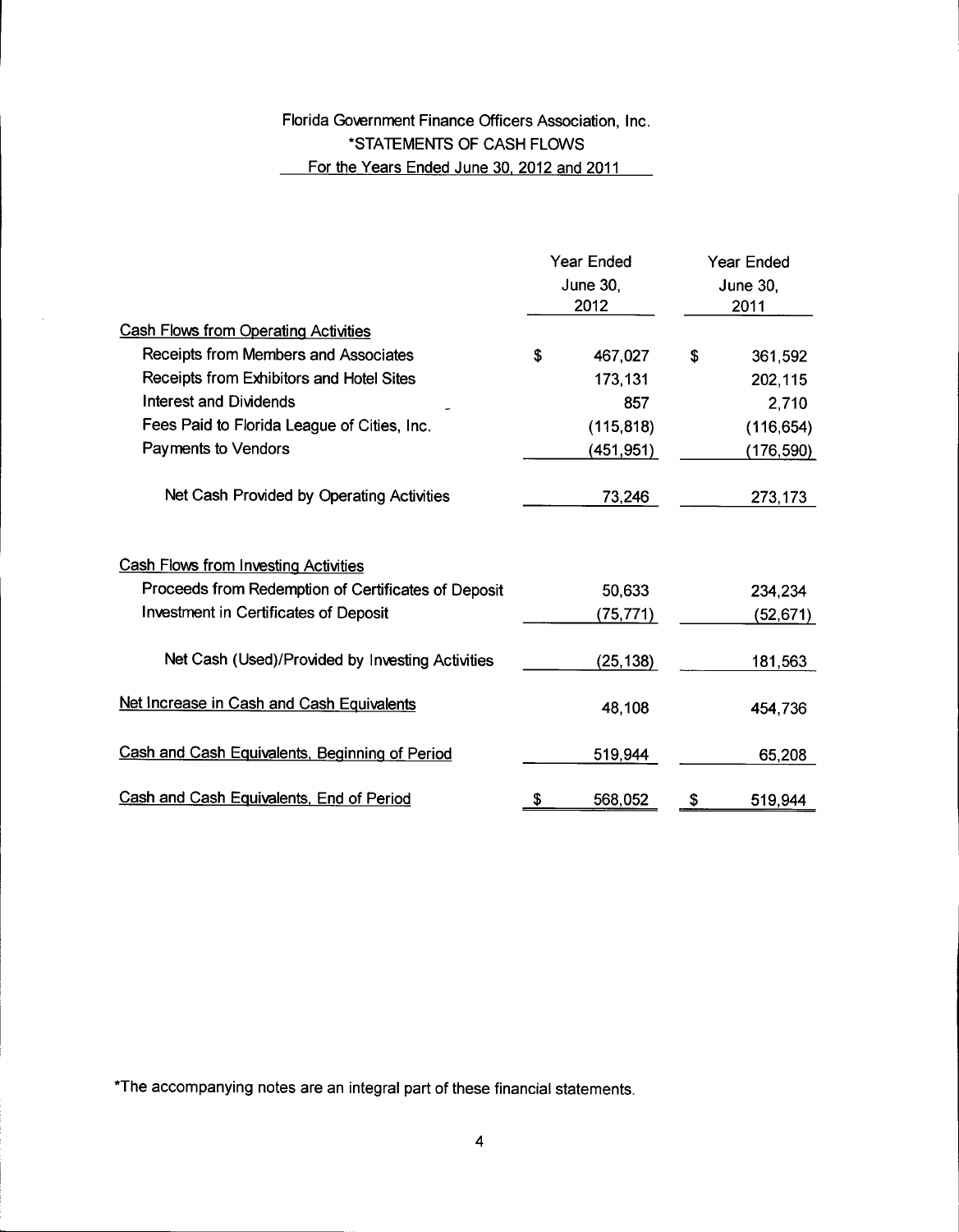# Florida Government Finance Officers Association, Inc. \*STATEMENTS OF CASH FLOWS For the Years Ended June 30, 2012 and 2011

|                                                        | <b>Year Ended</b> |                  | Year Ended |                  |  |
|--------------------------------------------------------|-------------------|------------------|------------|------------------|--|
|                                                        |                   | June 30,<br>2012 |            | June 30,<br>2011 |  |
| Reconciliation of Increase/(Decrease) in Net Assets to |                   |                  |            |                  |  |
| Net Cash Provided by Operating Activities              |                   |                  |            |                  |  |
| Increase/(Decrease) in Net Assets                      | \$                | 20,899           | \$         | (7,919)          |  |
| Adjustments to Reconcile Increase/(Decrease) in        |                   |                  |            |                  |  |
| Net Assets to Net Cash Provided by                     |                   |                  |            |                  |  |
| <b>Operating Activities:</b>                           |                   |                  |            |                  |  |
| Depreciation                                           |                   | 348              |            | 348              |  |
| Decrease in Accounts Receivable                        |                   | 32,473           |            | 23,025           |  |
| Decrease in Prepaid Expenses and Other                 |                   |                  |            |                  |  |
| <b>Current Assets</b>                                  |                   | 2,216            |            | 1,532            |  |
| Decrease in Deposits                                   |                   | 1,000            |            | 2,500            |  |
| (Decrease)/Increase in Accounts Payable                |                   | (31, 330)        |            | 254,072          |  |
| Increase/(Decrease) in Deferred Revenue                |                   | 47,640           |            | (385)            |  |
| Net Cash Provided by Operating                         |                   |                  |            |                  |  |
| <b>Activities</b>                                      |                   | 73,246           | \$         | 273,173          |  |
|                                                        |                   |                  |            |                  |  |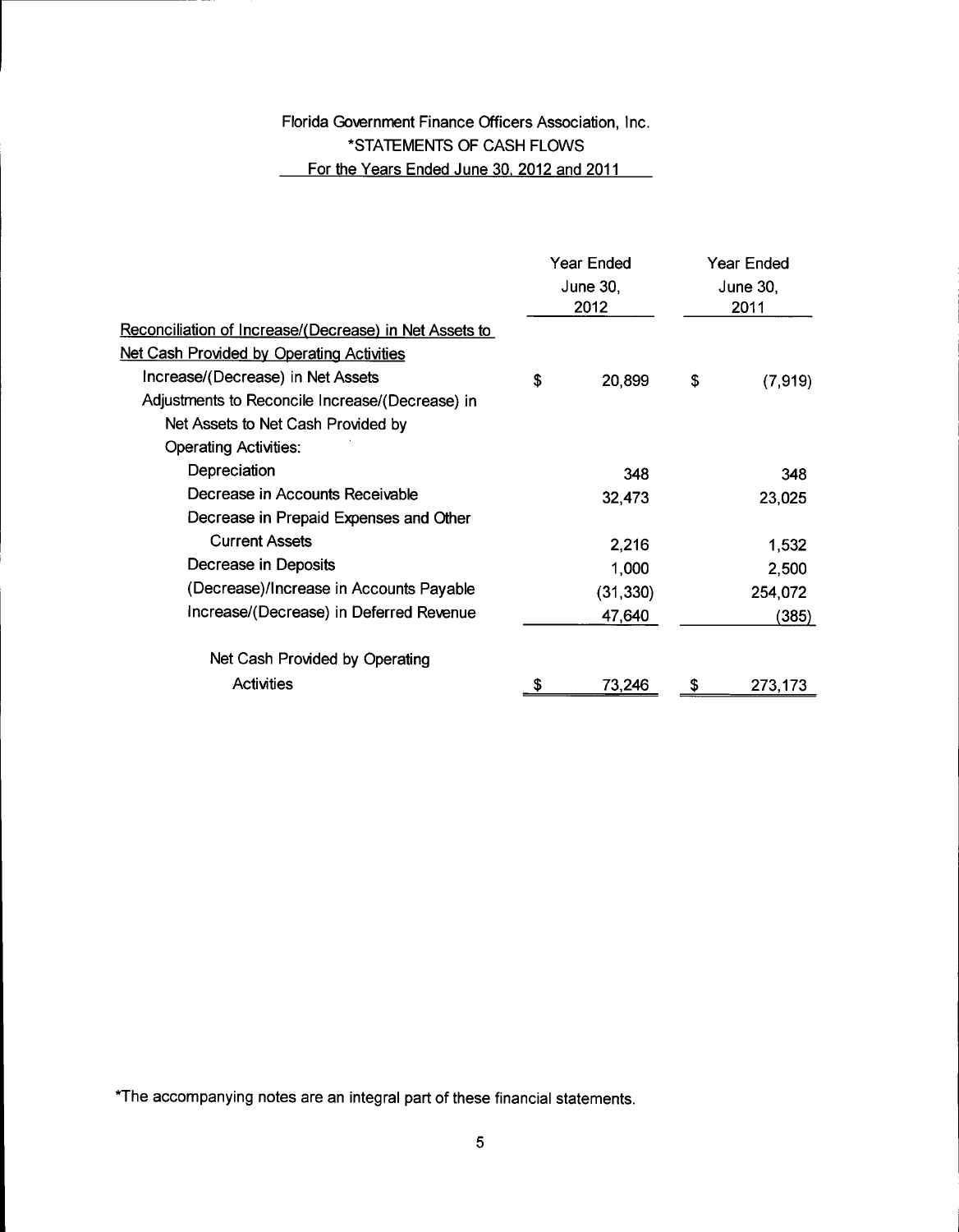### Florida Government Finance Officers Association, Inc. NOTES TO FINANCIAL STATEMENTS June 30, 2012 and 2011

### Note 1- Organization and Significant Accounting Policies

- A. The Florida Government Finance Officers Association, Inc. (Association) is an organization whose purpose is to promote the improvement of government financial administration in Florida.
- B. Revenues and expenses are recorded on the accrual basis.
- C. The Association is exempt from federal income taxes under Section 501(c)(6) of the Internal Revenue Code.
- D. The preparation of financial statements in conformity with generally accepted accounting principles requires management to make estimates and assumptions that affect certain reported amounts and disclosures. Accordingly, actual results could differ from those estimates.
- E. The Association considers all highly liquid debt instruments purchased with a maturity of three months or less to be cash equivalents.
- F. The Association maintains a portion of its cash and cash equivalents in bank deposit accounts which, at times, may exceed federally insured limits. The amount on deposit at June 30, 2012 did not exceed these limits. Additionally, approximately \$320,000 and \$280,000 were invested in a money market account at June 30, 2012 and 2011, respectively, which is not insured. The Association has not experienced any losses in such accounts and believes it is not exposed to any significant credit risk with respect to cash and cash equivalents.
- G. Equipment is recorded at cost. Depreciation is provided on the straight-line method over the estimated useful lives.
- H. The Association reports donor-restricted contributions whose restrictions are met in the same reporting period as unrestricted program revenue.
- I. Management has evaluated subsequent events through November 16, 2012, the date the financial statements were available to be issued.